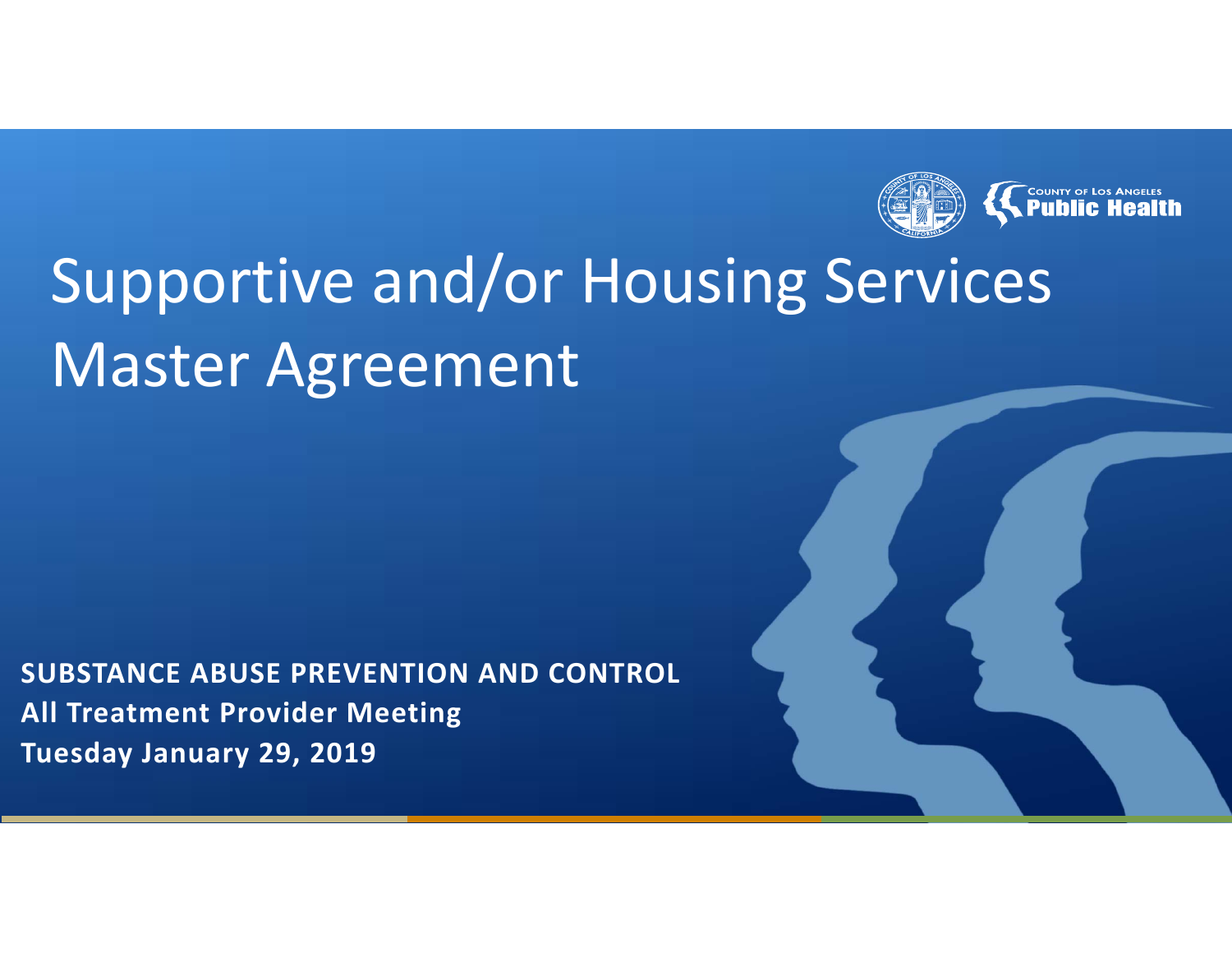

### **ALL SAPC TREATMENT AND NON‐TREATMENT CONTRACT EXPIRE JUNE 2019**

- •DMC Contract (DMC covered services)
- •Client Engagement and Navigation Services
- •Recovery Bridge Housing
- 3.5 & 4.0 Withdrawal Management

## **In Preparation…**

- •DPH, DHS and DMH worked on Health Agency‐wide solicitation
- Streamline forms and process
- Leverage prior review process
- •3 Departments <sup>=</sup> 1 Solicitation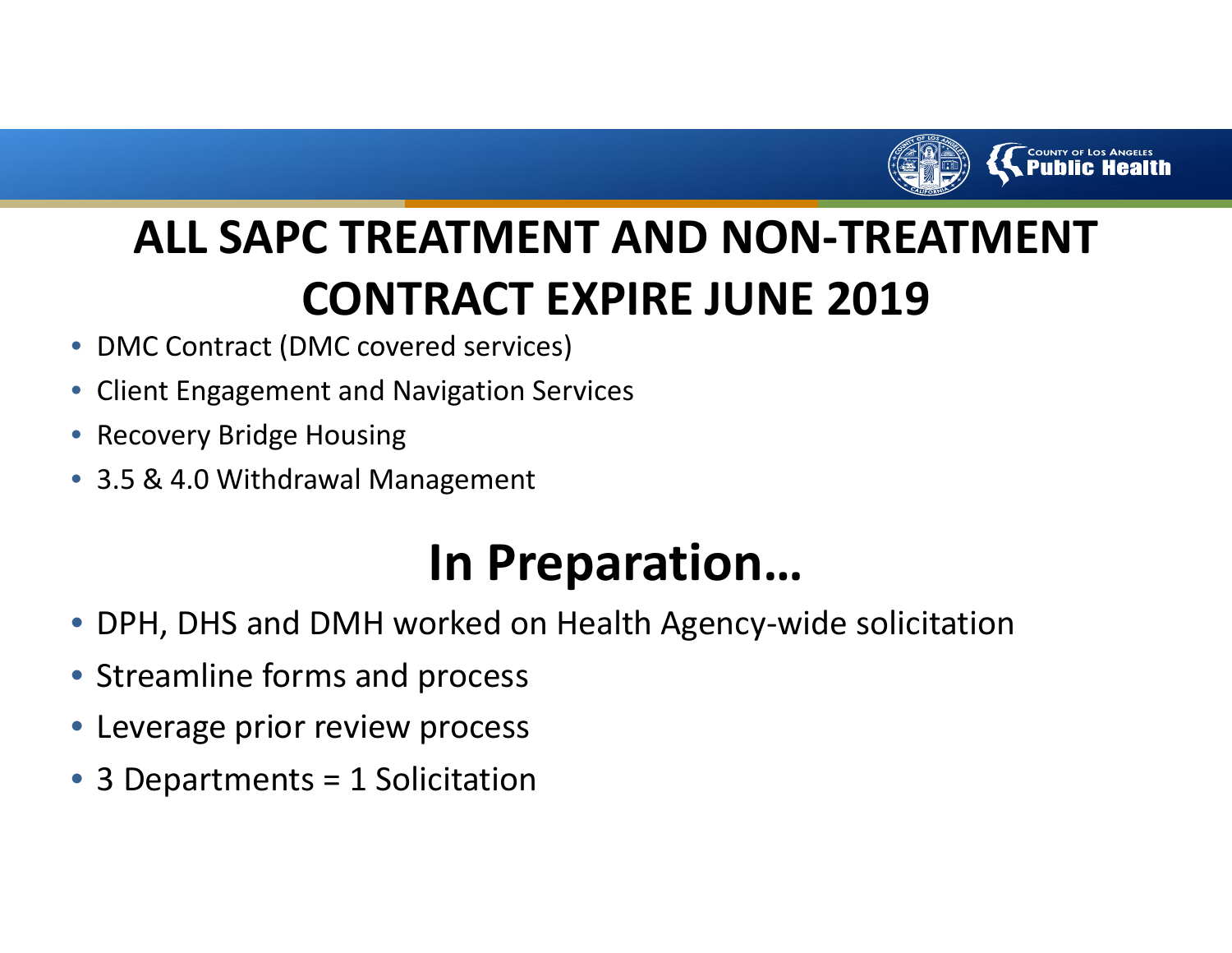

#### **Who qualifies for the SHSMA?**

• Any SAPC Contracted treatment provider in good‐standing.

#### **What services are included in the SHSMA?**

- Client Engagement and Navigation Services
- Capacity Building Services
- •Recovery Bridge Housing
- Increase Access Projects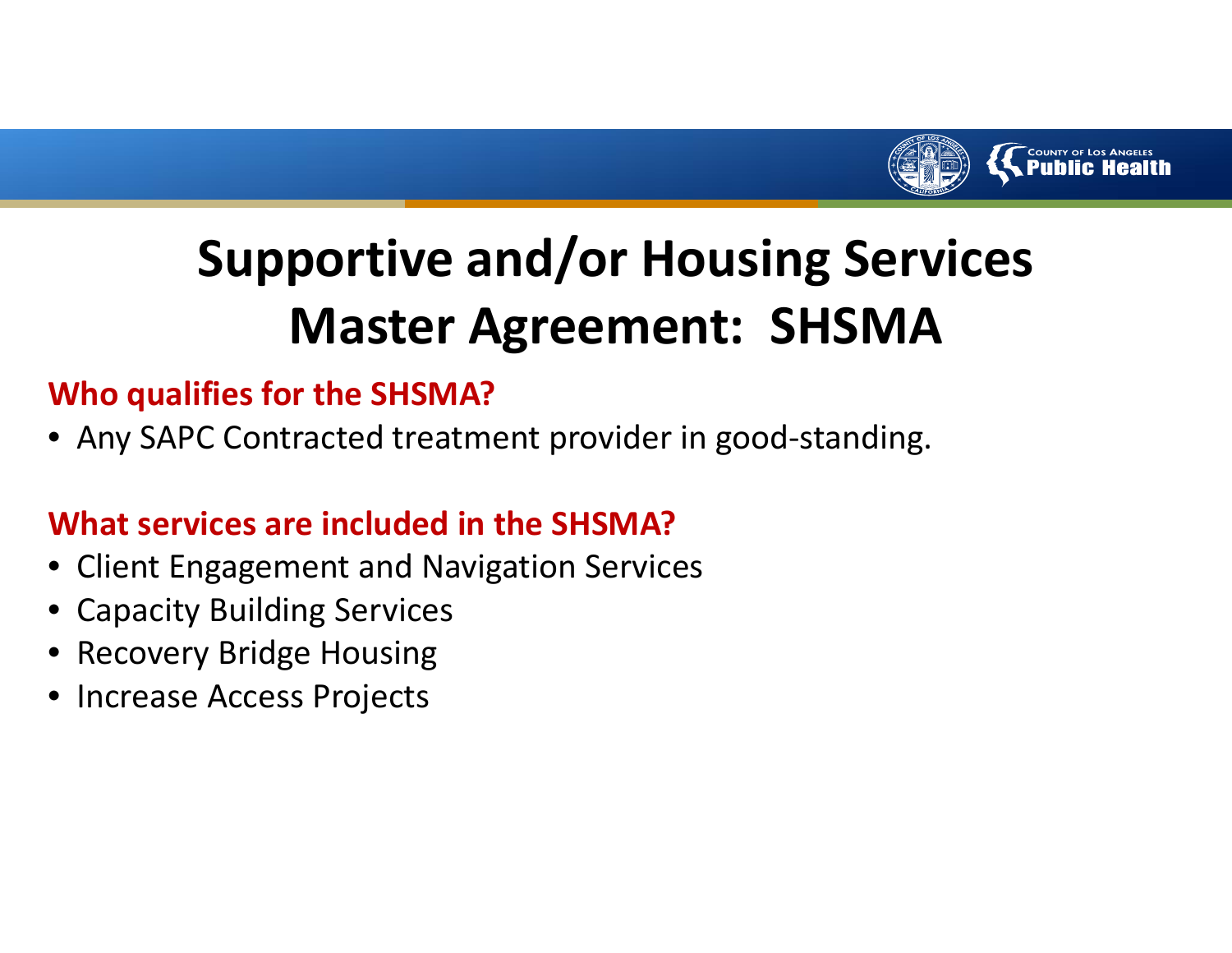

#### **Who** *ELSE* **qualifies for the SHSMA?**

- Agencies that have 3 years of experience in the last 3 years providing Supportive and/or Housing Services
- An Agency with <sup>a</sup> Chief Executive Office or Chief Operating Officer that has 3 years of experience in the last 3 years providing Supportive and/or Housing Service

#### **What** *OTHER* **services are included in the SHSMA?**

- Employment and Education Services
- Flexible Subsidy Pool Services
- Full Service Partnership Services
- •**•** Harm Reduction Services
- Intensive Case Management Services
- Legal Services
- Property Related Tenant Services
- Reentry Services
- Youth Development Services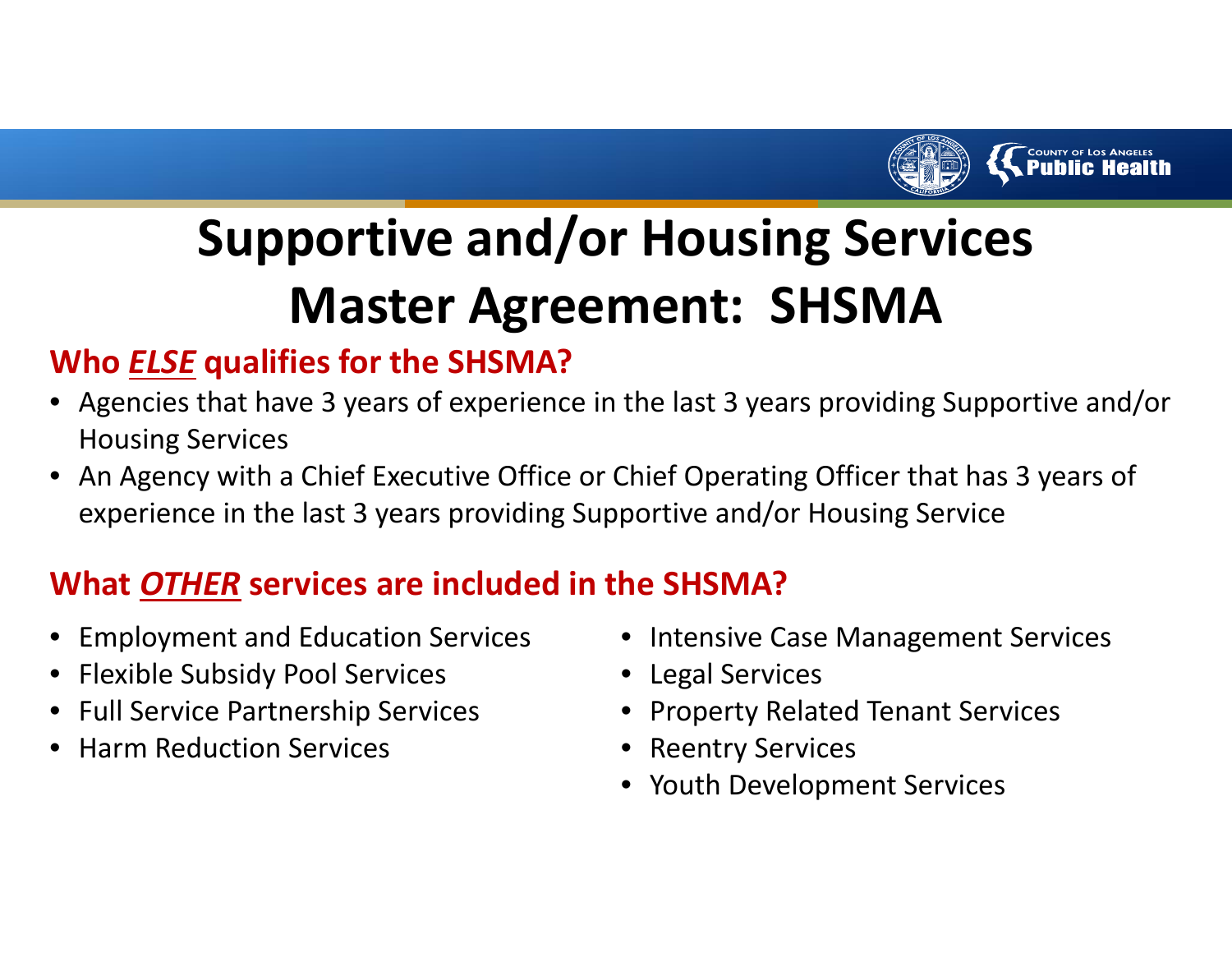

**What do I do now?**

# APPLY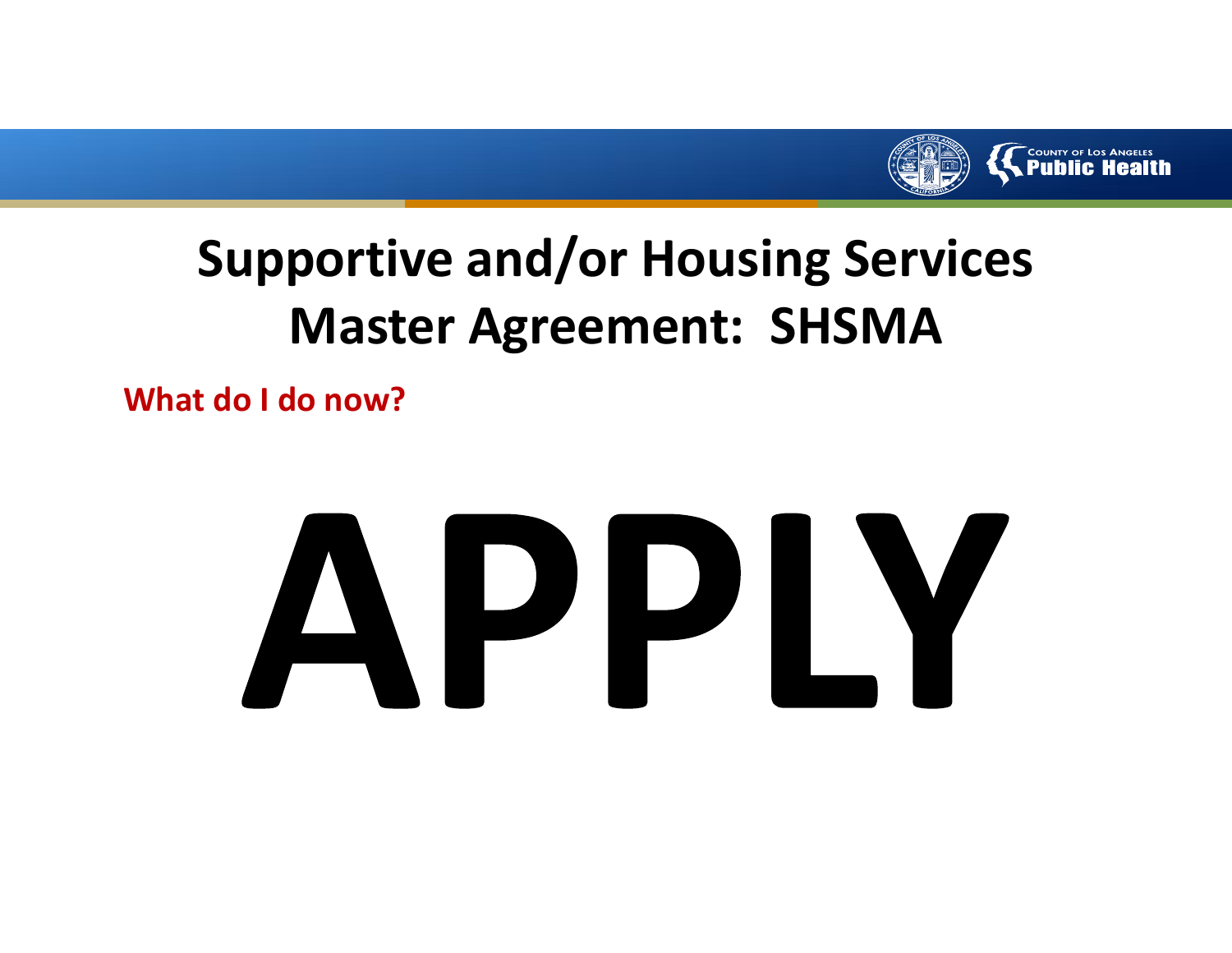

**Step One:**

**http://dhs.lacounty.gov/wps/portal/dhs/cg**

**Step Two:** Click on: **DHS OPEN BIDS**

#### **Step Three:**

Click on: **REQUEST FOR STATEMENT OF QUALIFICATIONS (RSFQ) FOR SUPPORTIVE AND/OR HOUSING SERVING**